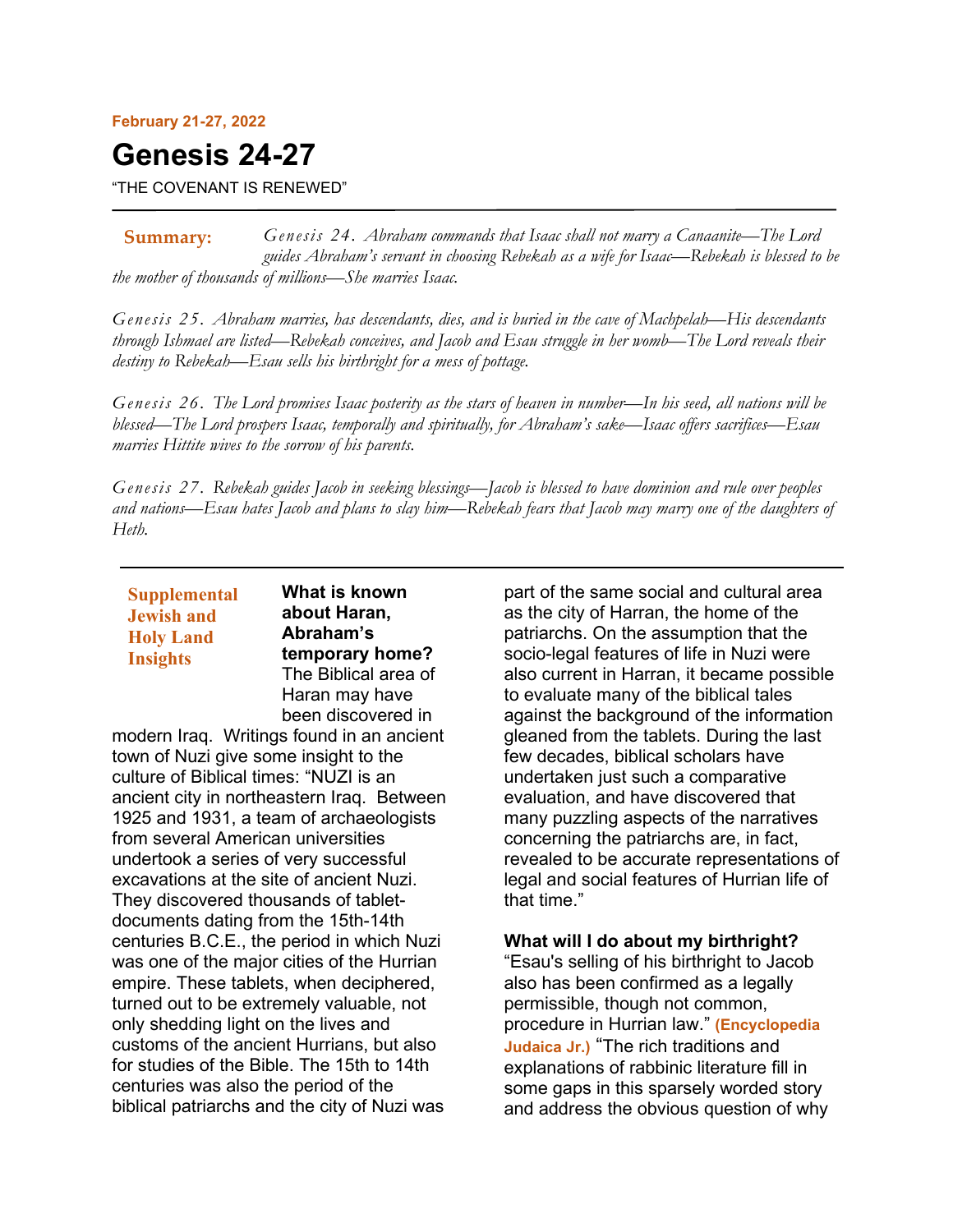the birthright was so important to Jacob, while Esau thought so little of it that he sold it for a pot of lentils." **(Shlomo Yitzchaki (1040-1105) (known as Rashi) Torah commentary)** Jacob may have wanted the birthright because of the attendant privilege of serving in the Temple. "Under the patriarchal order, the right or inheritance of the firstborn is known as *birthright.* This generally included a land inheritance as well as the authority to preside. The firstborn of flocks and of human families was considered as belonging to the Lord and was expected to be dedicated to Him. This dedication could be either literal or by the payment of redemption money (**Exodus. 13:11–16**). From time-to-time certain prerogatives, opportunities, and blessings have attended those who were born of a particular lineage. Thus, the office of high priest (of the Aaronic order) and the office of the patriarch to the Church (in the Melchizedek Priesthood) are hereditary in nature. Lineage alone does not guarantee the blessings or spiritual power of the office, but the opportunities are offered to the firstborn of the selected lineage. There are several instances in the scriptures of the one who was the firstborn losing his birthright because of unrighteousness and his office being given to another; such is the case with Esau (**Genesis 25:24–34; 27**) and Reuben (**1 Chronicles 5:1–2**; **Jeremiah 31:9**). **(Topical Guide** 

**https://www.churchofjesuschrist.org/study/s criptures/bd/birthright?lang=eng)**

#### **Who else supposes that marriage is "forever?"**

Marriage in Jewish custom has always been regarded as forever. It may be considered that the ring is used as a symbol of "eternity." In any case, words such as "Until death do you part" are not part of Jewish wedding ceremonies. The ring is examined by a Rabbi and is considered "*kosher*" only if it is unblemished and with no pits. A "*huppah*" or canopy is used, probably to symbolize the Temple. A glass is shattered symbolizing the destruction of the Temple. Both the bride and groom are addressed by their Hebrew "special" or "new" names." The "*tallit*" (prayer shawl) is used. To some it is customary to drape the "*tallit*" over the couple. It may be considered symbolic that the "*tallit*" is the remaining remnant of garments used in the ancient temples. Their first intimacy life is under the "*tallit*" with a kiss. "By law, the ring must belong to the bridegroom, and can be constructed of any material, as long as it is free of precious stones . . . it was customary for the groom to cover the bride's head with his *tallit* as a symbol of sheltering her; and in modern-day Israel, for weddings of soldiers on active duty, it is not unusual to see a huppah constructed of a *tallit* supported by four rifles held by friends of the bride and groom . . . among Orthodox Jews, the preferred custom is to erect the *huppah* outside, or at least in a spot open to the sky, underneath the stars . . . ' **(Encyclopedia Judaic Jr.)**

#### **Who are some outstanding women in the Bible?**

Few women are mentioned in the Bible by name and responsibility. Those include the Biblical Matriarchs Sarah, a wife of Abraham; Rebecca, wife of Isaac and mother of Jacob and Esau; Rachel, and Leah, first and second wife of Jacob; Miriam the prophetess, sister of Aaron and Moses; Deborah the Judge, probably a temple priestess; Huldah the prophetess, probably a temple priestess; Abigail, who married King David; Rahab, who saved the spies of Israel and became the foremother of Boaz who married Ruth , an important link in the royal Davidic line producing the Messiah; and the Persian Jewish queen Esther. A common experience in the Bible is the important role that women take in disrupting man-made power structures. The result is often a more just outcome than what would have taken place under conventional circumstances. Today, many of